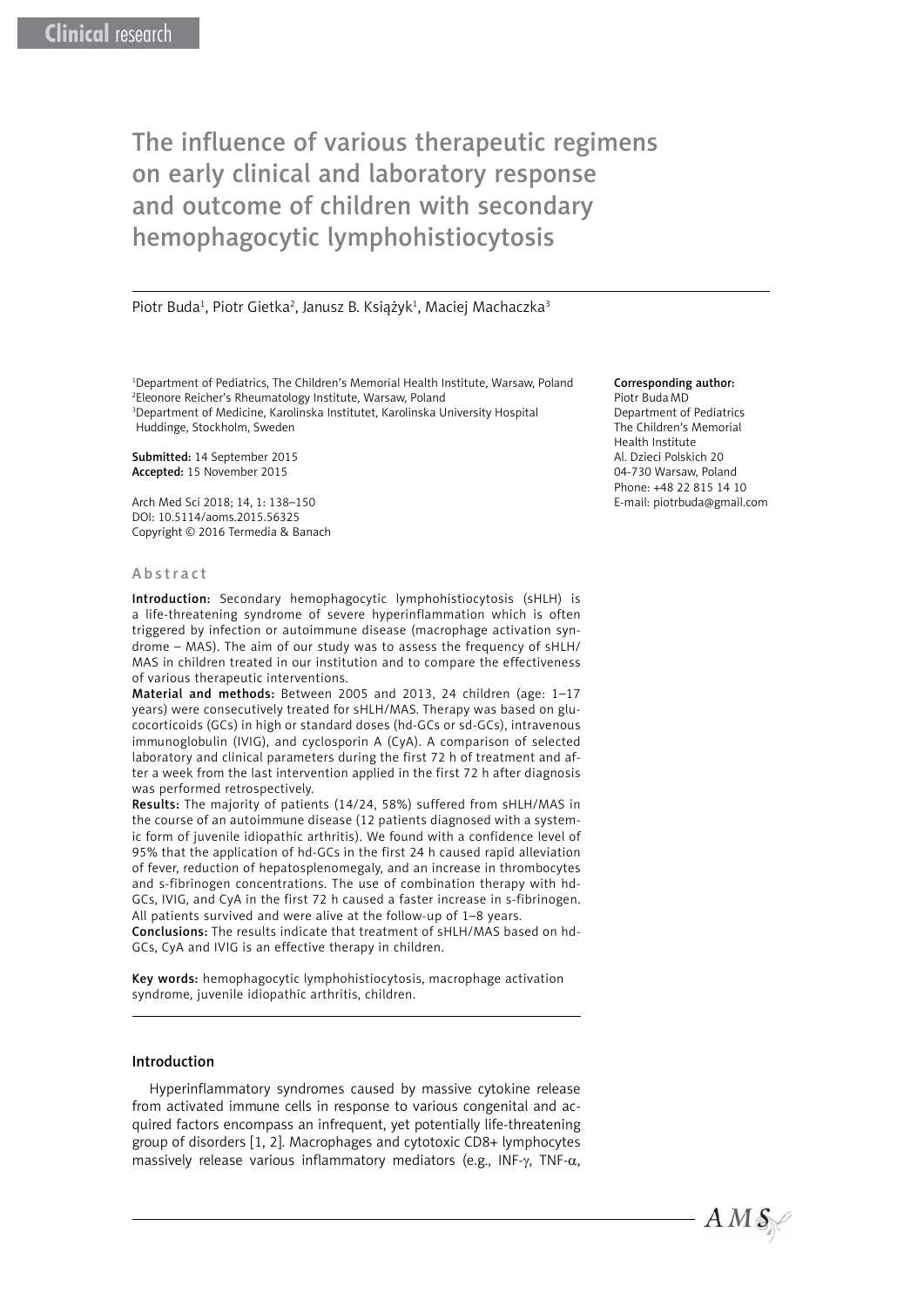IL-1, IL-6), and hematopoietic growth factors [3, 4]. Aforementioned phenomena together with impaired cytotoxic function of natural killer (NK) cells and CD8+ lymphocytes results in the hyperinflammatory phenotype [1].

The clinical syndrome of the exaggerated inflammatory reaction is called hemophagocytic lymphohistiocytosis (HLH) or hemophagocytic syndrome [1]. Depending on the etiology, HLH can be divided into genetic and acquired (secondary HLH – sHLH) forms [1, 2, 5]. Inherited forms of HLH usually present in infancy or early childhood (80% of cases). Secondary HLH develops at any age as a consequence of immune activation caused by infection, autoimmune disorder or malignancy (I-HLH, A-HLH or M-HLH) [5–7].

The hyperinflammatory response may be the cause of long-lasting unexplained fever [1]. Besides fever, the most common symptoms of HLH are splenomegaly and peripheral blood cytopenia [1, 5]. Hepatomegaly, lymphadenopathy, neurological symptoms, edema or skin rash may also be present. Biochemical hallmarks of HLH include hyperferritinemia, increased level of the  $\alpha$  chain of the soluble receptor for interleukin-2 (sIL-2Rα; sCD25), hypertriglyceridemia, hypofibrinogenemia, coagulopathy, hyponatremia, and elevated liver transaminases and bilirubin [3]. High levels of sIL-2R $\alpha$  in serum are seen in all forms of HLH [5]. Although sIL-2R $\alpha$  and hyperferritinemia are markers of generalized inflammation, ferritin levels > 3000 µg/l raise suspicion for HLH, and levels > 10,000 µg/l are highly suspicious [8]. Cytohistological examination of the affected tissues may reveal hemophagocytosis [1].

Mechanisms of acquired HLH are not completely understood. Some patients have at least transient defects in NK cell function or have a single copy of a known gene mutation in HLH [9, 10]. Recent studies in animal models suggest enhanced antigen presentation and excessive signaling of Toll-like receptors as mechanisms of sHLH [11].

Autoimmune-associated HLH, often referred to by many rheumatologists as macrophage activation syndrome (MAS), has most often been reported in the systemic form of juvenile idiopathic arthritis (7–10% of patients) but can also occur in the course of other autoimmune diseases [11–13]. A-HLH/MAS may present as a life-threatening disease; symptoms are often difficult to distinguish from an exacerbation of the patient's underlying autoimmune disease or triggering infection, which increases the risk of delaying diagnosis and appropriate therapy [12–15].

So far, treatment of A-HLH/MAS is not standardized and remains highly variable across clinical centers [16]. A frontline treatment of MAS, particularly of milder grades, involves glucocorticoids with or without intravenous immunoglobulin (IVIG), which may be sufficient to control hyperinflammation [13]. Immunochemotherapy (including etoposide) based on the protocol HLH-2004 has an associated 5-year mortality of 54% of patients, and it is believed that it may favorably affect the outcome in severe cases of sHLH/MAS [1].

The aim of our study was to assess the frequency of sHLH/MAS in children treated in our institution for non-malignant sHLH and to compare the effectiveness of various therapeutic interventions.

# Material and methods

The study population includes 24 children aged 1–17 years, who were consecutively treated for non-malignant secondary HLH at the Department of Pediatrics, the Children's Memorial Health Institute in Warsaw, between January 2005 and December 2013. All patients were referred with the following indications: generalized inflammatory reaction of unknown etiology (SIRS)/sepsis/fever of unknown origin (FUO), and suspected systemic connective tissue disease.

The diagnosis of HLH was based on the criteria proposed by the HLH Study Group of the Histiocyte Society in 2004 (HLH-2004) and in some cases on Ravelli's criteria [5, 17]. According to the HLH-2004, at least 5 of 8 diagnostic criteria must be fulfilled for HLH diagnosis: (1) fever, (2) splenomegaly, (3) cytopenia affecting  $\geq$  2 cell lines (hemoglobin  $\langle 90 \text{ g/l} \rangle$ , and in infants  $\langle 100 \text{ g/l} \rangle$ ; platelet count <  $100 \times 10^9$ /l; neutrophils <  $1.0 \times 10^9$ /l), (4) hyperferritinemia (> 500 µg/l), (5) hypertriglyceridemia (fasting triglycerides > 3.0 mmol/l) and/or hypofibrinogenemia (< 1.5 g/l), (6) hemophagocytosis in bone marrow, spleen, liver, or lymph nodes, (7) elevated level of sIL-2R $\alpha$  > 2400 U/ml, (8) low/absent NK cell activity [5]. Exclusion of primary HLH was performed using functional tests and molecular genetics modalities according to standard practice [1].

The diagnosis of systemic connective tissue diseases was determined at the time of the diagnosis of HLH or during follow-up in the Rheumatology Institute in Warsaw.

Therapies used for sHLH have been evaluated. A frontline therapy of HLH has included high-dose glucocorticoids (GCs-hd) or standard-dose glucocorticoids (GCs-sd) with methylprednisolone (10–30 mg/kg/day or 1–2 mg/kg/day, respectively), with or without addition of IVIG (1–2 g/kg/day) and/or cyclosporine A (CyA) (3–5 mg/kg/day). Additionally, patients with severe HLH were treated with etoposide (100–150 mg/m²/dose *i.v.*) or biological response modifiers (infliximab). Some of them required therapy in the intensive care unit (ICU) and hemodiafiltration. The treatment was individualized, depending on the patient's clinical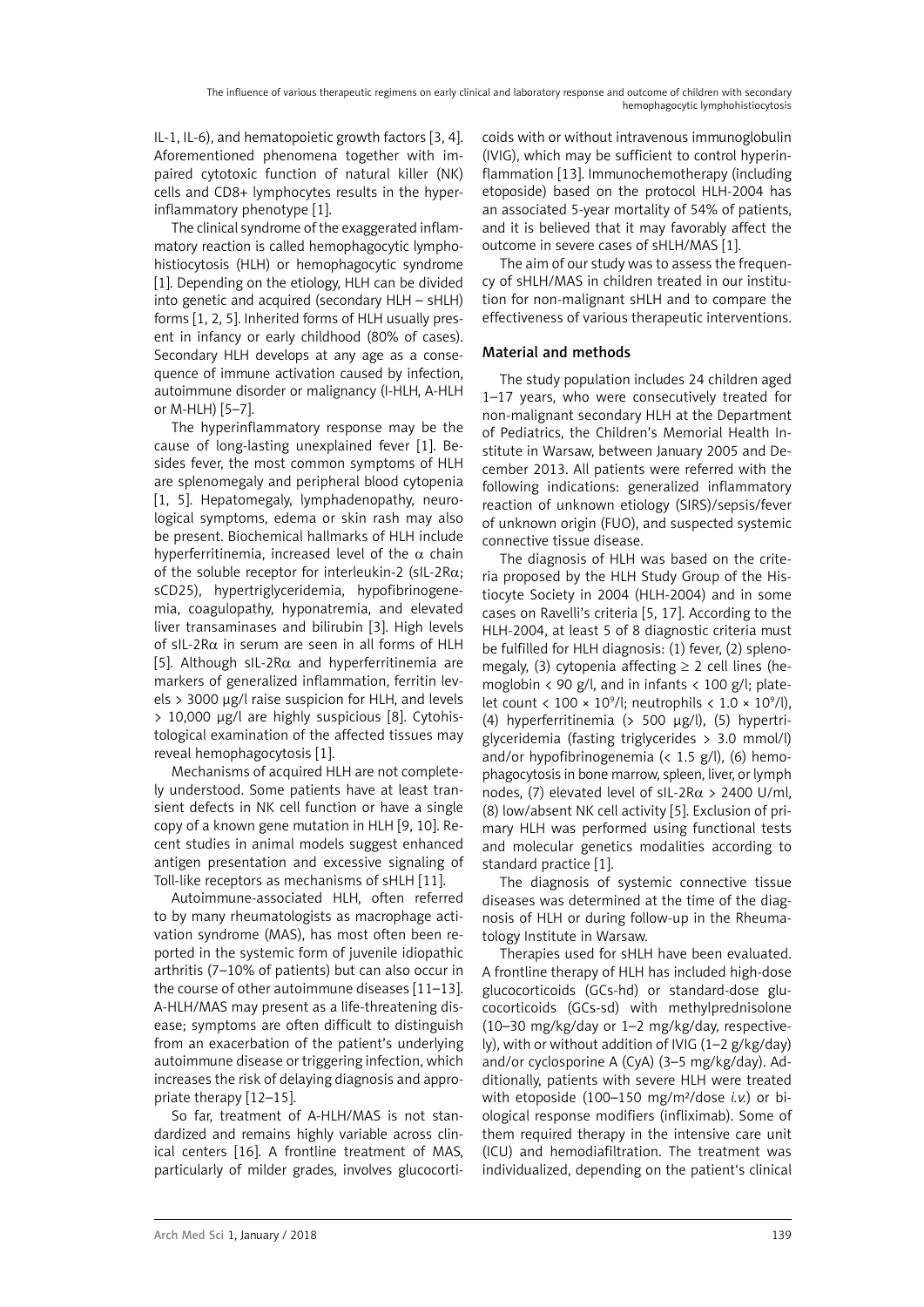condition (if the clinical status of the child was more serious then the therapy was started faster) or currently used routines in the department.

The influence of particular HLH therapy on clinical symptoms – fever, splenomegaly and hepatomegaly (assessed by computed tomography or ultrasound), and laboratory markers of HLH (s-ferritin, s-fibrinogen, and whole blood thrombocytes) – was retrospectively studied.

Response to the therapy was analyzed depending on type of the used treatment and the time point for its introduction in relation to the diagnosis of HLH. According to the above, the patients were divided into the following subgroups:

- a) that had received GCS-hd within the first 24 h.
- b) that had not received GCS-hd within the first 24 h
- c) that had received GCS-hd within the first 72 h,
- d) that had not received GCS-hd within the first 72 h,
- e) that had received GCS-hd together with IVIG,  $CsA$
- f) that had received GCS-hd together with CsA,
- g) where other treatments, but different to GCS-hd, were applied.

Two time points were established, with respect to which the behavior of the measured parameters was monitored. T1 was the third day of the combined action of the interventions applied in the first days from diagnosis. T2 was the seventh day after the last intervention applied during the first 72 h after diagnosis. If within 7 days of administration of the last intervention in the first 72 h, other interventions were used, T2 was taken as the point after 72 h of administration of the last intervention during the first 7 days after diagnosis.

#### Statistical analysis

The laboratory parameters examined have numeric values – ferritin and fibrinogen concentration and platelet count; clinical parameters were presented as discrete numbers of days after which a given symptom abated after the application of a given intervention (i.e., resolution of fever, hepatomegaly, and splenomegaly).

Percentage values are shown for patients in given groups, range, average, standard deviation for the variable describing the percentages (in the context of the magnitude of changes) by which there was a decrease in the concentration of ferritin, an increase in the concentration of fibrinogen, a decline in the number of platelets, or an abatement of fever, hepatomegaly and splenomegaly – these were accepted as endpoints.

It was then evaluated whether the percentage of patients (named as p1) in whom the endpoint had been reached in the period T1–T2 in one of the groups a-f was significantly higher than the percentage of patients (named as p2) in the other

groups ((a) vs. (b); (c) vs. (d); (e) vs. (g)). The verification whether p1 was significantly higher than p2 was made on the basis of the methods implemented and available in the package ExactCldiff, environment R, depending on the identification of the confidence intervals at the confidence level  $(1 - \alpha)$  for the difference of percentages p1 – p2. Statistical methods were based on construction of the smallest one-sided confidence interval for the difference between two proportions [18, 19].

A positive difference  $(p1 - p2 > 0)$  led to the conclusion that at a significant  $\alpha$  level, it can be concluded that p1 was significantly higher than p2. The number of days for fever to abate was considered as a quantitative variable.

On the basis of the Wilcoxon test, it was assessed whether there was a difference in time for the abatement of fever for each pair: (a) vs. (b), (c) vs. (d), (e) vs. (g).

The study protocol was developed according to the ethical standards of the Declaration of Helsinki and approved by the institutional ethics committee at the Children's Memorial Health Institute. All patients or legal guardians provided their written informed consent.

## Results

In all 24 studied patients (17 girls and 7 boys), HLH was associated with autoimmune disease, infection or unidentified trigger. The majority of patients (14/24, 58%) suffered from HLH in the course of an autoimmune disease: 12 patients were diagnosed with a systemic form of juvenile idiopathic arthritis (sJIA), 1 patient had systemic lupus erythematosus, and another 1 had Kawasaki disease. In almost all of them, MAS was the first manifestation of systemic connective tissue diseases (13/14, 93%). Six patients suffered from a one-time episode of HLH of unknown etiology, and in 4 patients HLH was identified in the course of infection without diagnosis of systemic disease in the annual follow-up. The detailed causes of sHLH in the analyzed group and clinical and biological characteristics are presented in Tables I and II.

The most common therapeutic interventions used were pulses of methylprednisolone (*n* = 23, 96% of patients), CyA (*n* = 21, 88%), and IVIG (*n* = 19, 79%). Standard glucocorticoid doses were used in 29% of patients. Over one third of patients required supportive treatment in the ICU ( $n = 9$ , 38%). Rarely ( $n = 2$ , 8% of patients) other interventions were applied (etoposide, infliximab, hemodiafiltration) (Figure 1).

All patients were treated with empirical broad spectrum antibiotics. In the first 72 h after the diagnosis of HLH, at the same time, or with a small interval, within 72 h, the most common interven-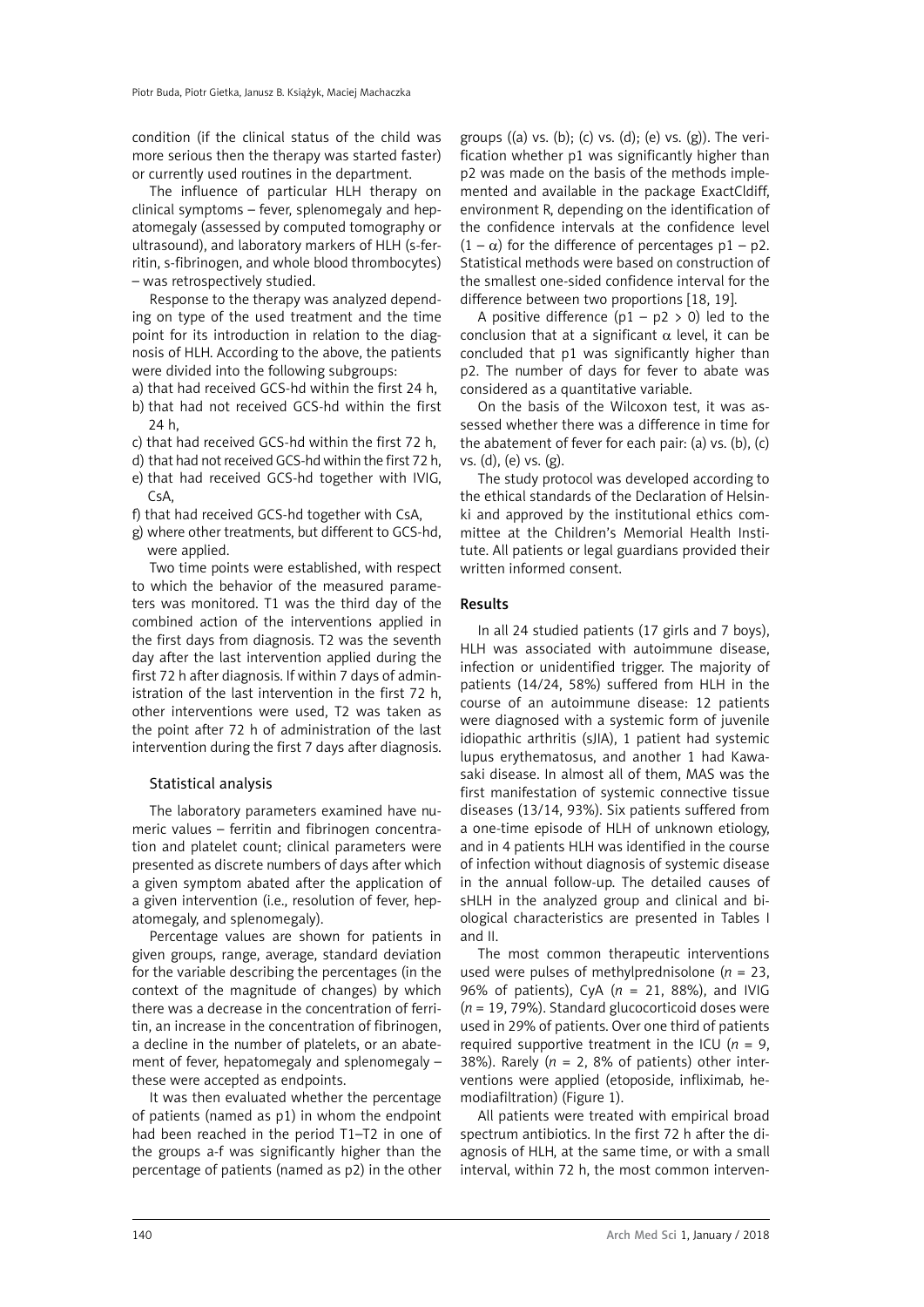Table I. Causes of sHLH/MAS and triggering factors

| Primary disease-inducing agents                                                                | Number of patients (%) |
|------------------------------------------------------------------------------------------------|------------------------|
| MAS (systemic juvenile idiopathic arthritis)                                                   | 12 (50)                |
| MAS (Kawasaki disease)                                                                         | 1(4)                   |
| MAS (systemic lupus erythematosus)                                                             | 1(4)                   |
| sHLH/MAS as the first manifestation of autoimmune disease                                      | 13/14 (93)             |
| Infection-associated HLH:                                                                      | 4(17)                  |
| Mycobacterium                                                                                  | 1(4)                   |
| Borrelia                                                                                       | 1(4)                   |
| Parvovirus B19                                                                                 | 1(4)                   |
| EBV                                                                                            | 1(4)                   |
| HLH of unknown etiology                                                                        | 6(25)                  |
| Possible infectious trigger of sHLH/MAS:                                                       | 17(71)                 |
| EBV                                                                                            | 4(16)                  |
| CMV                                                                                            | 2(8)                   |
| Others (Mycoplasma, Yersinia, Toxocara, Staphylococcus spp.,<br>Streptococcus spp., Rotavirus) | 9(38)                  |
| Etanercept as possible sHLH/MAS trigger                                                        | 1(4)                   |
| Unidentified sHLH/MAS triggers                                                                 | 8(33)                  |

*sHLH/MAS – secondary hemophagocytic lymphohistiocytosis/macrophage activation syndrome, GCs-hd – high-dose glucocorticoids, GCs-sd – standard-dose glucocorticoids, CyA – cyclosporine A, IVIG – intravenous immunoglobulins, ICU – intensive care unit, EBV – Epstein-Barr virus, CMV – cytomegalovirus.*

tions were associated with treatment with pulses of methylprednisolone, IVIG and CyA (*n* = 7, 29%) and pulses of GCs together with CyA (*n* = 5, 20% of patients). Twelve (50%) patients received a pulse of GCs in the first 24 h after diagnosis, 17 (71%) during the first 72 h. Seven patients (29%) did not receive a pulse of GCs in the first 72 h.

Patients required therapy in the ICU on average after 72 h from the diagnosis of HLH, the earliest within the first 48 h, 50% on the second or third day after diagnosis of HLH, the remainder 50% later, but not later than on the seventh day after diagnosis.

All of the patients ( $n = 24$ , 100%) were alive, during the early and late follow-up (1 to 8 years). There were no infectious complications when steroid therapy was used, long-term complications, or recurrence of HLH; 14 patients remain under rheumatologic care, 12 of them diagnosed with sJIA; in 8 patients transient symptoms of iatrogenic Cushing's syndrome were observed.

Time point T1 most often was found on the third or fourth day after diagnosis, point T2 on the seventh to ninth day. A detailed presentation of time points for each patient, the type of intervention, and laboratory and clinical parameters values are presented in Tables III and IV. In Table V we present the percentages of patients and basic statistical data for the variables describing the endpoints and in Tables VI and VII the confidence intervals for the difference of patients with improvement of the parameter for each of the three pairs of groups.

It was found, with a confidence level of 90%, that the percentage of patients with an increase in the number of thrombocytes and fibrinogen among those patients who received the pulses of GCs in the first 24 h (a) with respect to those who at that time did not receive it (b) is significantly greater.

In the case of a decrease in the concentration of ferritin, with a confidence level of at least 90%, we have no reason to conclude that there was a significant difference in the percentage of patients with decreasing ferritin in groups (a) vs. (b); however, it is observed that the maximum difference applies to patients from (e) and (g).

When comparing the groups of patients who were given (c) and who were not given (d) GCs-hd in the first 3 days, there are no significant percentage differences, while in the case of groups of patients who were given GCs-hd with IVIG, CyA (e) and patients who were given other, but different from the GCs-hd interventions (g), with 90% confidence, it can be concluded that the application for the first 3 days of the pulse of GCs with IVIG and CyA significantly increases the chances of an increase in fibrinogen compared to patients who did not receive the pulse of GCs in the first 3 days.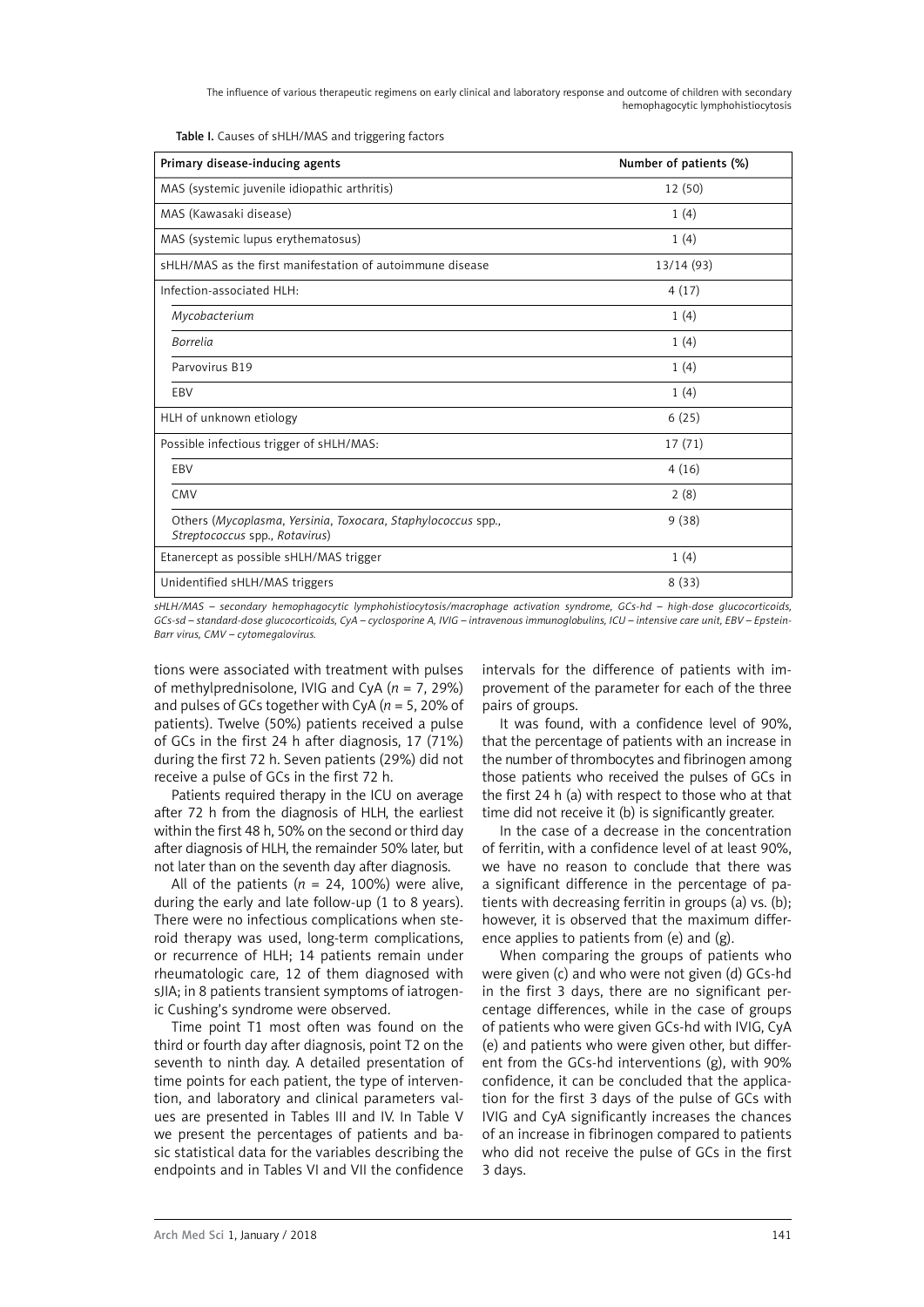| Patients         | Age<br>[years] | sHLH subtype          | Possible trigger              | Clinical symptoms                                                                                                                    |
|------------------|----------------|-----------------------|-------------------------------|--------------------------------------------------------------------------------------------------------------------------------------|
| $\mathbf{1}$     | 11             | PV-B19-HLH            | PV-B19                        | Fever, hepatosplenomegaly, subcutaneous edema,<br>erythema, interstitial pneumonitis, serositis,<br>microhematuria                   |
| $\overline{2}$   | $\overline{2}$ | so-JIA-HLH            | Unknown                       | Fever, hepatosplenomegaly, arthritis, rash                                                                                           |
| 3                | 11             | so-JIA-HLH            | EBV                           | Fever, hepatosplenomegaly, lymphadenopathy, rash,<br>arthritis, seizures, multi-organ dysfunction                                    |
| $\overline{4}$   | 5              | UE-HLH                | Unknown                       | Fever, hepatosplenomegaly, rash, pericarditis,<br>palmar erythema                                                                    |
| 5                | 10             | UE-HLH                | Unknown                       | Fever, hepatosplenomegaly, rash, serositis,<br>pneumonitis, respiratory failure                                                      |
| 6                | 6              | so-JIA-HLH            | <b>RV</b>                     | Fever, hepatosplenomegaly, hemorrhagic rash,<br>diarrhea                                                                             |
| $\boldsymbol{7}$ | 6              | UE-HLH                | Unknown                       | Fever, hepatosplenomegaly, arthritis, bradycardia                                                                                    |
| 8                | 14             | so-JIA-HLH            | Streptococcus<br>viridans     | Fever, hepatosplenomegaly, subcutaneous edema,<br>aphthous stomatitis, arthritis, seizures, brain edema,<br>interstitial pneumonitis |
| 9                | $\mathbf{1}$   | UE-HLH                | Unknown                       | Fever, hepatosplenomegaly, livedo reticularis, rash,<br>renal failure                                                                |
| 10               | 9              | EBV-HLH               | EBV                           | Fever, hepatosplenomegaly, hemorrhagic rash,<br>lymphadenopathy, serositis, arthritis                                                |
| 11               | 7              | so-JIA-HLH            | EBV                           | Fever, splenomegaly, arthritis, pneumonia,<br>generalized rash, palmar abscess                                                       |
| 12               | 15             | SLE-HLH               | Mycobacterium<br>tuberculosis | Fever, hepatosplenomegaly, lymphadenopathy, malar<br>rash, proteinuria, serositis                                                    |
| 13               | 12             | Borrelia-HLH          | Borrelia burgdorferi          | Fever, hepatosplenomegaly, headache                                                                                                  |
| 14               | 9              | so-JIA-HLH            | Mycoplasma                    | Fever, splenomegaly, arthritis, rash, lymphadenopathy                                                                                |
| 15               | 10             | so-JIA-HLH            | Yersinia                      | Fever, hepatosplenomegaly, abdominal<br>lymphadenopathy, generalized rash                                                            |
| 16               | 17             | Mycobacterium-<br>HLH | Mycobacterium<br>хепорі       | Fever, hepatomegaly, peripheral edema, arrhythmia,<br>interstitial pneumonitis, heart and respiratory failure,<br>cholecystitis      |
| 17               | 8              | so-JIA-HLH            | CMV                           | Fever, hepatosplenomegaly, generalized erythema,<br>lymphadenopathy, polyneuropathy, haemoptysis,<br>multi-organ dysfunction         |
| 18               | $\overline{2}$ | so-JIA-HLH            | Staphylococcus<br>epidermidis | Fever, hepatosplenomegaly, lymphadenopathy,<br>serositis, conjunctivitis                                                             |
| 19               | 16             | so-JIA-HLH            | CMV                           | Fever, hepatosplenomegaly, rash, myositis, serositis                                                                                 |
| 20               | 6              | so-JIA-HLH            | Etanercept                    | Fever, arthritis, stomatitis, post reversible<br>encephalopathy syndrome                                                             |
| 21               | 14             | UE-HLH                | Unknown                       | Fever, rash, lymphadenopathy, pneumonitis                                                                                            |
| 22               | 6              | UE-HLH                | EBV                           | Fever, hepatosplenomegaly, lymphadenopathy,<br>pneumonitis, pleuritis, seizures, encephalitis                                        |
| 23               | $\overline{2}$ | KD-HLH                | Unknown                       | Fever, hepatosplenomegaly, lymphadenopathy,<br>peripheral edema, palmar erythema, conjunctivitis,<br>red, cracked lips               |
| 24               | 3              | so-JIA-HLH            | Unknown                       | Fever, splenomegaly, lymphadenopathy, interstitial<br>pneumonitis, conjunctivitis, arthritis                                         |

#### Table II. Characteristics of patients

*sHLH – secondary hemophagocytic lymphohistiocytosis, EBV – Epstein-Barr virus, CMV – cytomegalovirus, PV-B19 – Parvovirus B19, so-JIA-HLH – systemic-onset juvenile idiopathic arthritis-associated HLH, UE-HLH – HLH of unknown etiology, SLE-HLH – systemic lupus erythematosus-associated HLH, KD-HLH – Kawasaki disease-associated HLH.*

With a confidence level of 95%, it can be concluded that administration of GCs-hd on the first day or in the first three days from sHLH/MAS diagnosis has a favorable effect on the rapid resolution of fever and hepatomegaly. With respect to splenomegaly, this confidence can be placed at the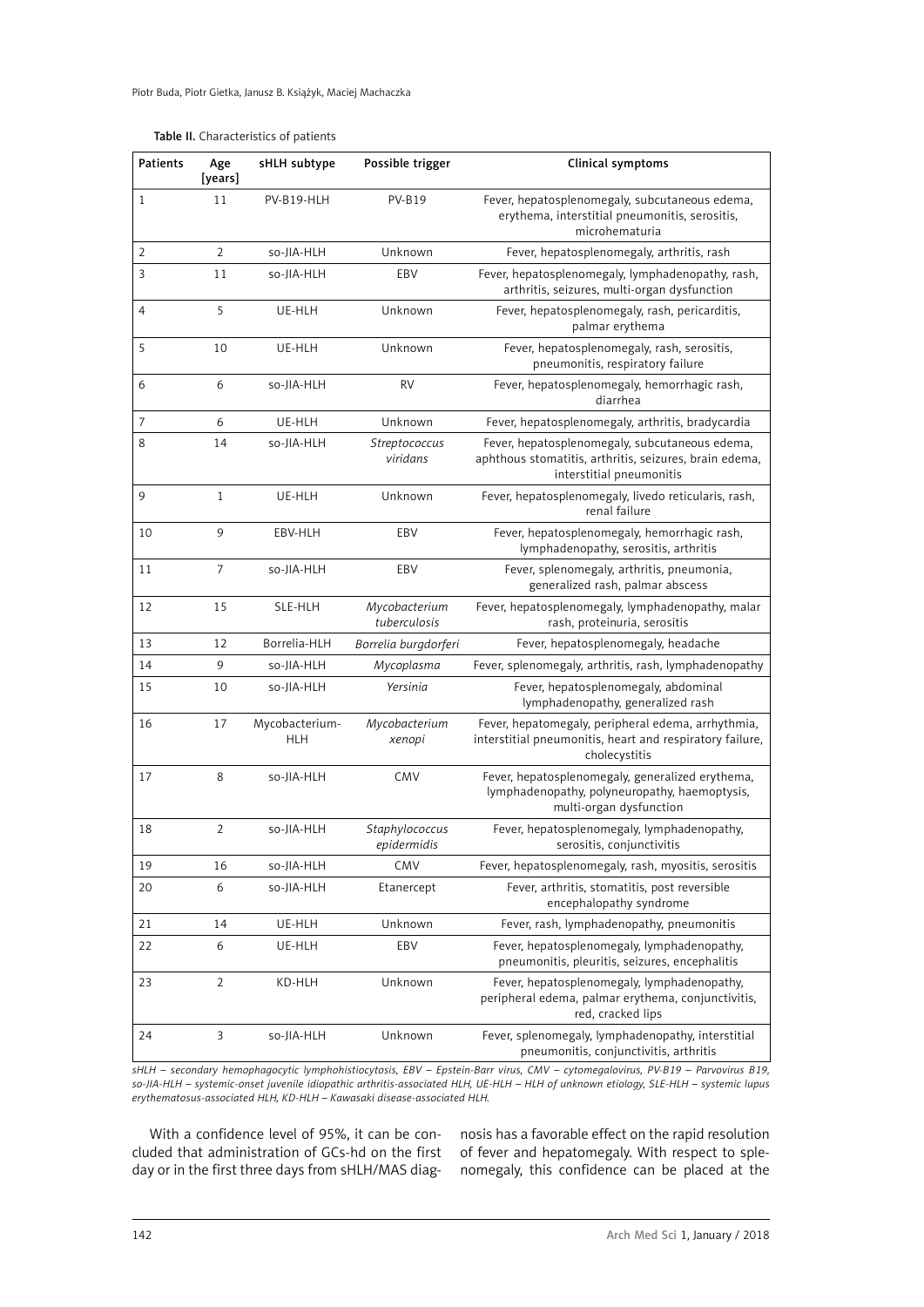level of 90%. Additionally, in the case of patients who had a pulse of GCs in the first 3 days (c) with respect to those who did not have this intervention at that time (d), this conclusion may be given at a higher level of confidence of 95%.

#### Discussion

There are no exact data on the incidence of any form of acquired HLH. Our approximately 9-year-long observation suggests that the majority of children (58%) hospitalized for severe sHLH/ MAS may suffer from autoimmune disease (both known and unknown at the time of sHLH/MAS diagnosis).

The choice of initial HLH treatment is difficult for several reasons. Some authors stress the need for aggressive treatment of HLH at the diagnosis, because the initial period of this syndrome is burdened with multi-organ complications and higher mortality [20–22]. Moreover, selection of optimal therapeutic interventions is difficult due to the inability to determine the cause of HLH and exclude genetically conditioned states (diagnostic and methodical limitations) in the early days of the disease. Secondary HLH is most often characterized by such features as age  $> 2$  years, symptoms characteristic of systemic diseases, malignancies, circulatory failure symptoms, elevated levels of CRP, procalcitonin, CD163, increased number of leukocytes with a left shift, ferritin concentration > 10,000, no signs of acute liver failure, changes in the central nervous system, and hypogammaglobulinemia [23–28].

In the case of MAS, Ravelli *et al*. offered separate criteria for children with sJIA; however, in clinical practice, the HLH-2004 criteria proposed by the Histiocyte Society are commonly accepted [24, 29, 30]. In a recent paper, Davi *et al.* reported that HLH-2004 guidelines are likely not appropriate for identification of MAS in children with sJIA, because preliminary MAS guidelines showed the strongest ability to identify MAS in sJIA [31]. Currently, efforts are being made to establish the criteria for other forms of MAS, among others those based on the international consensus from 2011 [15]. The immunochemotherapy protocol proposed by the HLH Study Group is intended primarily for genetically conditioned states, and the authors point out that the treatment of sHLH should be targeted at treatment of the underlying condition [5]. However, when necessary (e.g., patients with recurrent or treatment-resistant HLH) the HLH-2004 protocol should be applied. In the case of a clinical suspicion of HLH, it is acceptable to start treatment before the patient meets the HLH-2004 criteria for diagnosis [5]. The results presented in this study confirm the belief, widely accepted in clinical practice (especially rheumato-



Figure 1. Administration frequency of different interventions in the studied sHLH/MAS patients

*sHLH/MAS – secondary hemophagocytic lymphohistiocytosis/macrophage activation syndrome, GCs-hd – high-dose glucocorticoids, GCs-sd – standard-dose glucocorticoids, CyA – cyclosporine A, IVIG – intravenous immunoglobulins, ICU – intensive care unit.*

logical), that patients with sHLH/MAS usually do not require the use of chemotherapy; in immunosuppression treatment, the main role is played by glucocorticoids and CyA [24, 30, 32, 33]. There are no conduct guidelines that relate to the doses of drugs and indications to extend treatment. Commonly applied treatment is based on the opinions of experts, case descriptions, and the personal experiences of given centers; it remains a matter that is often controversial. It is believed that minimal immunosuppression should be applied, which, on one hand, will control inflammation, and, on the other, minimize the risk of infectious complications during treatment, which constitute one of the main causes of death among patients with HLH. High doses of GCs are recommended by most authors as a first line of treatment; according to others, the first-line treatment is CyA [12, 14, 25, 32, 34–37]. Still others emphasize the crucial importance of IVIG, especially in the initial phase of treatment, increasing the concentration of ferritin [36]. Combined therapies are also common, for which indications are determined in each case individually.

The inflammatory cytokines are considered to play a key role in the pathogenesis of MAS. Successful treatment of severe pediatric rheumatic disease-associated MAS with interleukin-1 inhibition (anakinra) following conventional immunosuppressive therapy has been recently observed in a case series study [38]. Tumor necrosis factor (TNF) is considered a major proinflammatory cytokine, affecting various aspects of the immune reaction [39]. TNF- $\alpha$  inhibitors have demonstrated efficacy in patients with MAS who were refractory to conventional therapy [40]. In our study, infliximab was administered with good clinical response. However, it must be mentioned that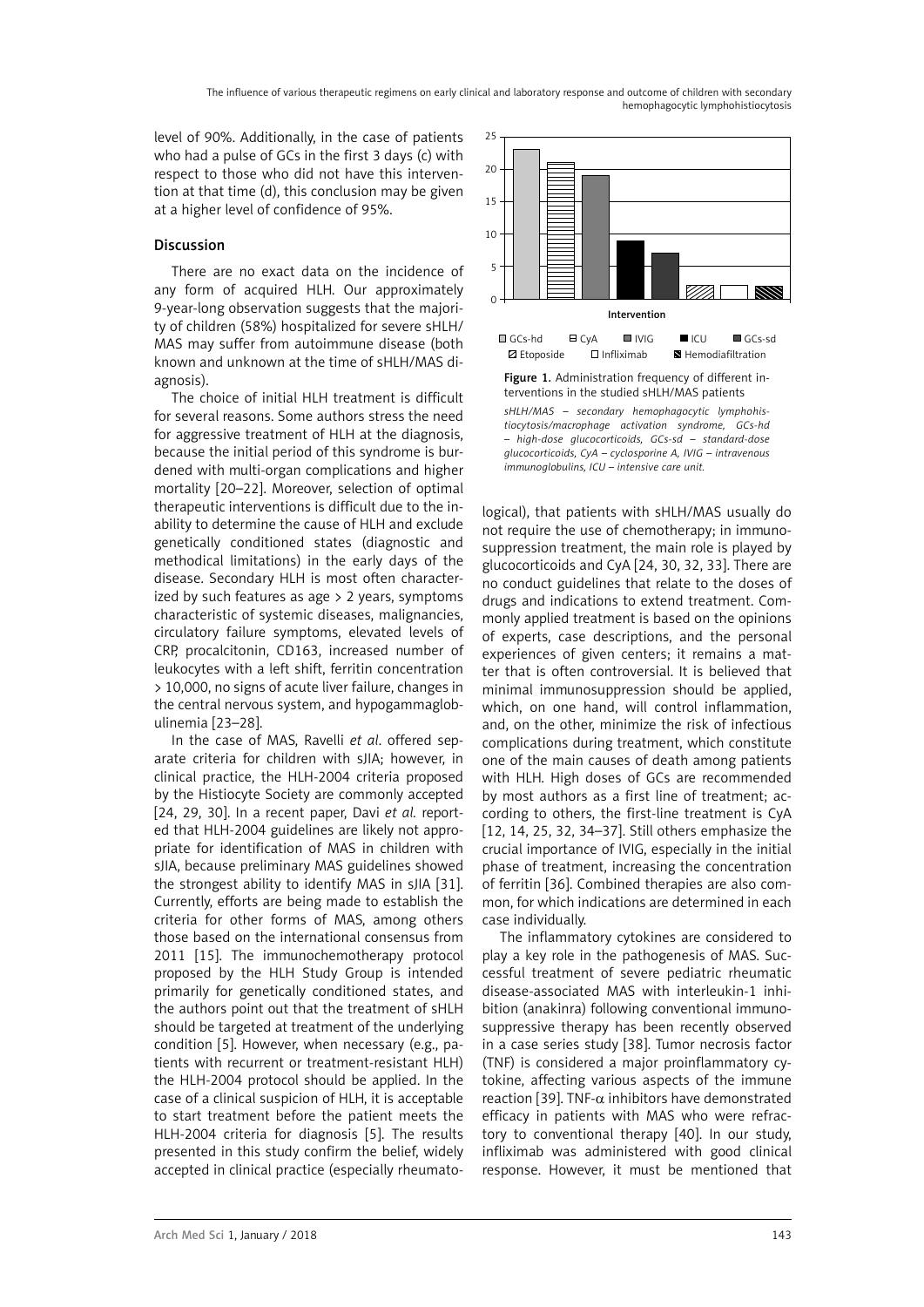| Number of the day of commencement of a given therapy, counted from the time of sHLH/MAS diagnosis                                                         | o<br>8<br>L<br>O<br>5<br>4                                         | 12                                          | $\Gamma$                                          | $\Gamma$                                            | $\Gamma$<br>$\overline{\Gamma}$                      | $\Gamma$<br>$\overline{\Gamma}$                                     | 12                                                              | 12<br>$\overline{\Gamma}$                                | 12                            | $\Gamma$<br>CyA<br>$\overline{\Gamma}$                         | $\Gamma$                                            | 12                               | $\Gamma$                                  | 12                                        | 12                                          | 12<br>$\frac{1}{2}$<br>UDI                | $IVIG + INFX$<br>12<br>Ë<br>$\overline{\Gamma}$ |
|-----------------------------------------------------------------------------------------------------------------------------------------------------------|--------------------------------------------------------------------|---------------------------------------------|---------------------------------------------------|-----------------------------------------------------|------------------------------------------------------|---------------------------------------------------------------------|-----------------------------------------------------------------|----------------------------------------------------------|-------------------------------|----------------------------------------------------------------|-----------------------------------------------------|----------------------------------|-------------------------------------------|-------------------------------------------|---------------------------------------------|-------------------------------------------|-------------------------------------------------|
|                                                                                                                                                           | ω<br>$\overline{\mathbf{c}}$                                       | $\overline{\Gamma}$<br>$N1G + CYA$          | $\overline{\Gamma}$                               | $\overline{\Gamma}$<br>$GCS-hd +$<br>5 <sup>4</sup> | <b>DIAI</b>                                          | <b>INIG</b>                                                         | $\Gamma$<br>$\overline{C}$                                      | UDI                                                      | $\overline{\Gamma}$<br>GCs-hd | GC <sub>s</sub> -hd                                            | $\overline{\Gamma}$<br>$NIG + ICU$                  | $\overline{\Gamma}$<br>GCS-hd    | $\overline{\phantom{0}}$                  | $\overline{\phantom{0}}$                  | $\overline{\Box}$                           | $\overline{\Gamma}$                       | $VP-16$<br>$GCs-hd +$                           |
| Table III. Therapeutic interventions used after sHLH/MAS diagnosis and analyzed time points T1 and T2 for the individual patient<br>Therapies used in the | $\overline{\phantom{0}}$<br>first 72 h after sHLH/MAS<br>diagnosis | GC <sub>s-hd</sub><br>$GCs-hd + IVIG + CyA$ | $GCs-hd +$<br>IVIG + CyA<br>$GCs-hd + IVIG + CyA$ | $\frac{1}{2}$<br>$GCs-hd + NIG + CyA$               | GC <sub>s-hd</sub> -<br>CyA<br>$GCs-hd + IVIG + CyA$ | $+$<br>GC <sub>s-hd</sub><br>$\mathcal{S}$<br>$GCs-hd + IVIG + CyA$ | $NIG + CYA$<br>$^{+}$<br>GCs-hd-<br>$GCs-hd + IVIG + CyA + ICU$ | $NIG + CYA$<br>$GCs-hd +$<br>$GCs-hd + IVIG + CyA + ICU$ | IVIG<br>$GCs-hd + IVIG$       | $GCS-Sd$<br><b>DINI</b><br>GCs-hd + IVIG + other<br>$(GCs-sd)$ | GC <sub>S-hd</sub><br>$GCs-hd + IV G + other (ICU)$ | $\frac{1}{2}$<br>$GCS-hd + IVIG$ | GC <sub>S-hd</sub><br>CyA<br>$GCS-hd+CyA$ | GC <sub>S-hd</sub><br>CyA<br>$GCs-hd+CyA$ | GC <sub>s-hd</sub> -<br>CyA<br>$GCS-hd+CyA$ | GC <sub>S-hd</sub><br>CyA<br>$GCs-hd+CyA$ | $GCS-Sd$<br>$GCs-hd + CyA + other (GCs-$        |
| Year of<br>Patients                                                                                                                                       | SHLH/MAS<br>diagnosis                                              | 2013<br>$\overline{ }$                      | 2013<br>4                                         | 2010<br>$\overline{ }$                              | 2012<br>15                                           | 2013<br>24                                                          | 2013<br>${}^{\infty}$                                           | 2012<br>$\overline{a}$                                   | 2013<br>21                    | 2012<br>$\sim$                                                 | 2005<br>$\sqrt{2}$                                  | 2009<br>$\mathbf{\hat{o}}$       | 2012<br>12                                | 2007<br>$^{28}$                           | 2013<br>20                                  | 2010<br>22                                | 2009<br>$\sim$                                  |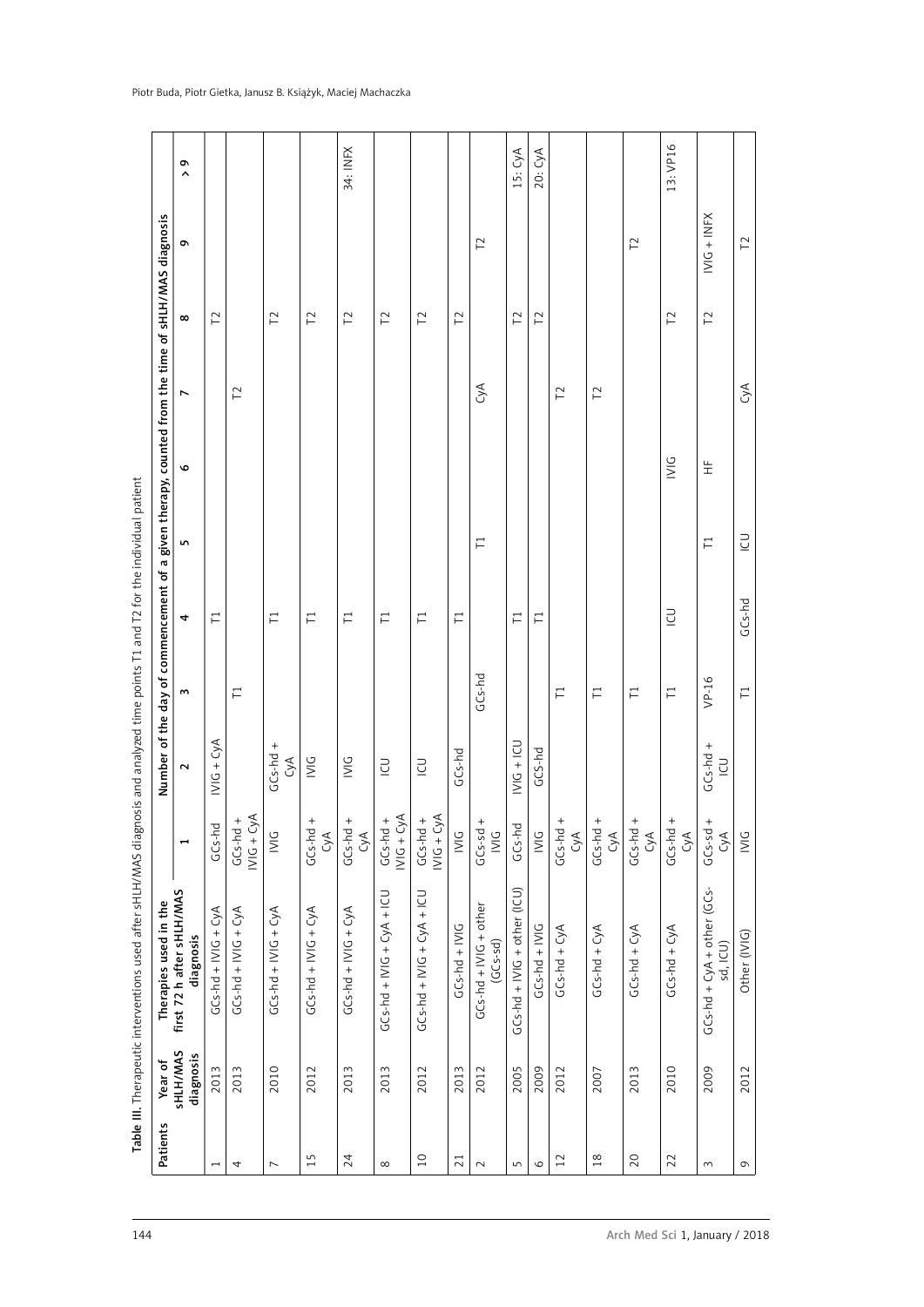|                                                                                                   | Ō<br>$\hat{\phantom{a}}$               |                                                    |                    | 13: GCs-hd<br>CyA |                                             | Ë<br>12:        |                     |                     | patients on TNF- $\alpha$ inhibitors (infliximab, adalim-<br>umab, etanercept) are at higher risk of infections,<br>e.g. reactivation of latent tuberculosis [41]. Oth-<br>er potential side effects, including malignancies,                                                                                                                                                                                                         |
|---------------------------------------------------------------------------------------------------|----------------------------------------|----------------------------------------------------|--------------------|-------------------|---------------------------------------------|-----------------|---------------------|---------------------|---------------------------------------------------------------------------------------------------------------------------------------------------------------------------------------------------------------------------------------------------------------------------------------------------------------------------------------------------------------------------------------------------------------------------------------|
|                                                                                                   | c                                      |                                                    |                    | $\Gamma$          | 12                                          | 12              |                     |                     | have also been observed after therapy with TNF- $\alpha$<br>inhibitors. Nevertheless, there are conflicting data<br>on this issue without convincing evidence for in-<br>creased risk of lymphoma or solid tumors solely                                                                                                                                                                                                              |
|                                                                                                   | 8                                      |                                                    | GC <sub>S-hd</sub> |                   |                                             |                 | CyA                 | $\overline{\Gamma}$ | due to the anti-TNF therapy [39, 42]. Moreover,<br>some case reports have postulated the develop-<br>ment of MAS after initiation of TNF- $\alpha$ inhibitors<br>in patients with rheumatic diseases as a possible                                                                                                                                                                                                                    |
|                                                                                                   | N                                      |                                                    | $\Gamma$           |                   | GCs-hd                                      | GCs-hd          | $\Gamma$            |                     | result of the cytokine dysregulation [43]. However,<br>there is no reliable evidence supporting this hy-<br>pothesis, since it could be the natural course of<br>the disease and a coincidence with onset of the<br>therapy. Further prospective studies on this ap-                                                                                                                                                                  |
|                                                                                                   | 6                                      | $\Gamma$                                           |                    |                   |                                             |                 |                     | $\frac{1}{2}$       | proach are required to better define the role of<br>biological agents in the management of MAS.<br>In the present study, the basic methodology<br>was a combined treatment: pulses of methylpred-                                                                                                                                                                                                                                     |
|                                                                                                   | 5                                      |                                                    |                    | $\Gamma$          | $\Gamma$                                    | <b>PD</b>       |                     |                     | nisolone ± IVIG +/and CyA, although the selection<br>of optimal therapy was in each case individual-<br>ized. The delay in implementation of GCs in some<br>children was usually associated with the need to                                                                                                                                                                                                                          |
|                                                                                                   | 4                                      | GCs-hd                                             |                    |                   |                                             |                 |                     |                     | carry out diagnostics, which would be difficult<br>after administration of GCs (histopathological ex-<br>amination of bone marrow and tissue). In cases<br>of a severe, life-threatening condition, GC treat-<br>ment was started at the time of diagnosis. Simul-                                                                                                                                                                    |
| Number of the day of commencement of a given therapy, counted from the time of sHLH/MAS diagnosis | ω                                      | $\Gamma$                                           | $\Gamma$           | DIN               | $\overline{C}$                              | <b>DIN</b>      | $\overline{\Gamma}$ | $\overline{\Gamma}$ | taneously, all the children had anti-bacterial and<br>anti-fungal treatment (empirical), focused on the<br>potential cause of HLH, as well as prevention of<br>infections. We did not observe secondary infection                                                                                                                                                                                                                     |
|                                                                                                   | 2                                      |                                                    |                    |                   | CyA                                         |                 |                     |                     | as an iatrogenic complication of the treatment.<br>All of the patients survived; hence in this study<br>we examined selected clinical parameters that,<br>according to the work of other authors, are clini-                                                                                                                                                                                                                          |
|                                                                                                   |                                        | ΑĆ<br>$\,{}^+$<br>GC <sub>5</sub> -sd<br>$NIG + 0$ | CyA                | GCs-sd            | $^{+}$<br>GCs-sd<br><b>DIAI</b>             | GCs-sd          | $GCS-Sd$            | GC <sub>S-hd</sub>  | cally important prognostic factors (endpoints) for<br>patients with HLH (i.e., fever, splenomegaly, con-<br>centrations of ferritin, fibrinogen, bilirubin, albu-<br>min, hemoglobin, and thrombocytes) [44-47].                                                                                                                                                                                                                      |
| Therapies used in the                                                                             | first 72 h after sHLH/MAS<br>diagnosis | Other (GCs-sd, IVIG, CyA)                          | Other (CyA)        | Other (GCs-sd)    | Other (GCs-sd, IVIG, CyA,<br>$\overline{c}$ | Other (GCs-sd)  | Other (GCs-sd)      | Other (GCs-sd)      | In the present study over one third of patients<br>required supportive treatment in the ICU (38%).<br>These results are similar to others recently report-<br>ed [48]. The reason for treatment in intensive care<br>in all cases was worsening of cardiopulmonary in-<br>sufficiency, which was probably related to involve-<br>ment of heart muscle (inflammation of the peri-<br>cardium and/or myocardium) or lungs (interstitial |
|                                                                                                   | Year of<br>sHLH/MAS<br>diagnosis       | 2012                                               | 2007               | 2006              | 2013                                        | 2006            | 2007                | 2010                | infiltrates). We believe that the improvement or<br>deterioration in the analyzed laboratory parame-<br>ters was not related directly to cardiopulmonary<br>and respiratory failure or hospitalization in the ICU.                                                                                                                                                                                                                    |
| Patients                                                                                          |                                        | $\overline{11}$                                    | 13                 | $\overline{1}$    | $\frac{8}{1}$                               | $\overline{17}$ | $\overline{19}$     | 23                  | The results we report support the benefits of<br>combined sHLH/MAS therapy and early imple-<br>mentation of GCs in high doses - faster resolu-<br>tion of fever, hepatosplenomegaly, and the rise of                                                                                                                                                                                                                                  |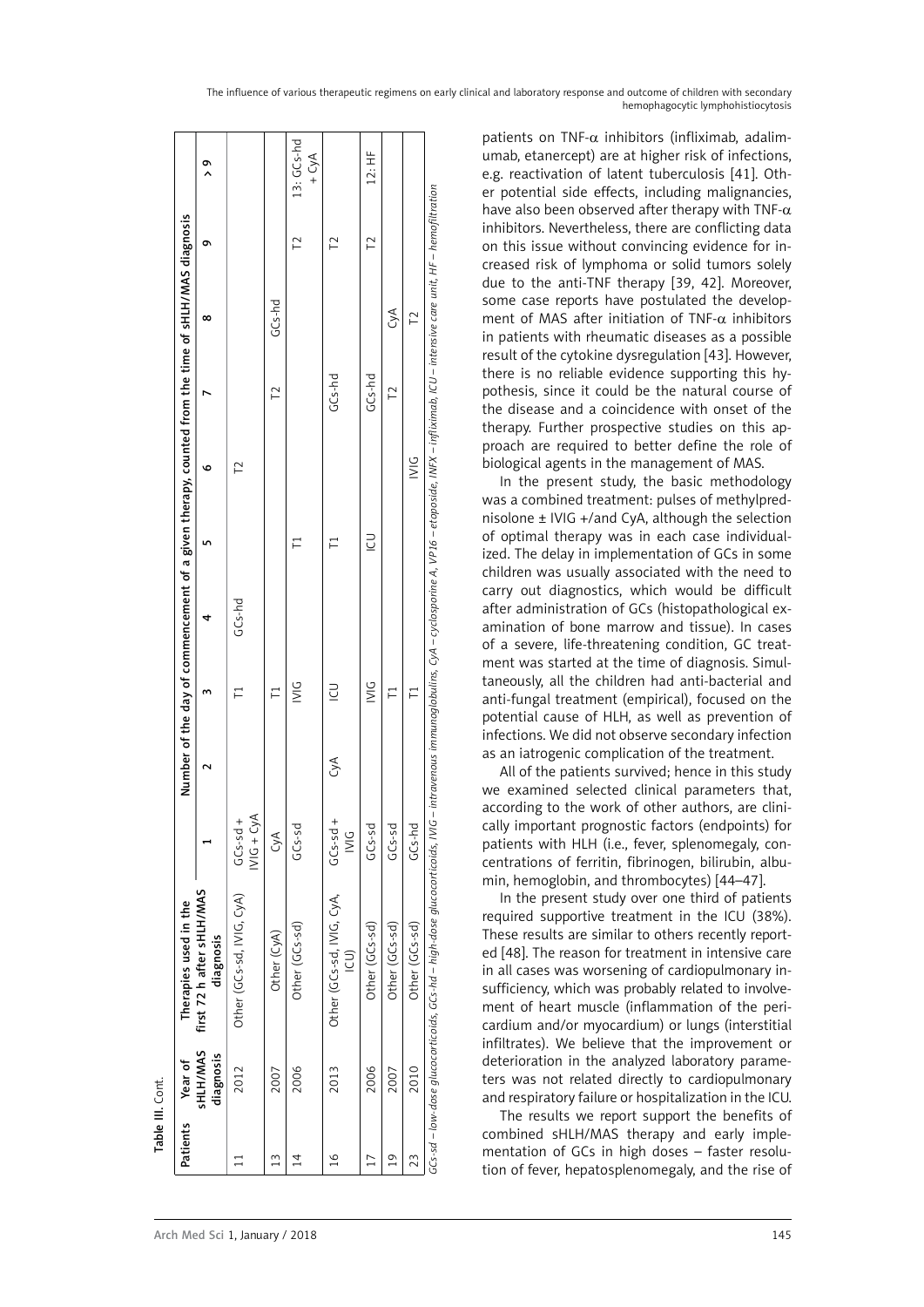| Patients                 | Therapy applied in the first 72 h after diagnosis |                 | 词        |                  | <b>VBC</b>    |               | ЯDH                 |                  | EBG              |       | FERR  |
|--------------------------|---------------------------------------------------|-----------------|----------|------------------|---------------|---------------|---------------------|------------------|------------------|-------|-------|
|                          |                                                   | Д               | 12       | Д                | 51            | Д             | 51                  | Ε                | 51               | Ε     | 12    |
| $\overline{\phantom{0}}$ | $GCs-hd + IWG + CyA$                              | 250             | 501      | 10.0             | 6.9           | 11.0          | 10.8                | 1.6              | 1.9              | 8000  | 2097  |
| $\sim$                   | $GCS-Sd + IVIG + GCS-hd + (CYA)$                  | 420             | 704      | 18.6             | 25.7          | 11.2          | 11.4                | 1.48             | 1.1              | 2601  | 2885  |
| $\sim$                   | $GCs-Sd + GCs-hd + CyA + VP16 + ICU + HE$         | $\overline{21}$ | $\sigma$ | $3.\overline{3}$ | 2.0           | 9.0           | 9.6                 | 0.9              | 0.67             | 57000 | 16850 |
| 4                        | $GCS-hd + IVIG + CyA$                             | 65              | 290      | 16.2             | 10.0          | 10.2          | 111                 | 0.48             | 0.97             | 5024  | 2403  |
| S                        | $GCs-hd + IVIG + ICU$                             | 83              | 444      |                  |               |               |                     | 2.7              | 1.2              | 4576  | 7854  |
| 6                        | $GCS-hd + CyA$                                    | 308             | 291      | $3.\overline{5}$ | 5.7           | 9.6           | $\circ$<br>$\infty$ | $\sim$           | 2.3              | 1525  | 1143  |
| $\overline{ }$           | $GCs-hd + IVIG + CyA$                             | 120             | 370      |                  |               |               |                     | ŗ.               | $\sim$           | 6000  | 869   |
| $\infty$                 | $GCs-hd + IVG + CyA + ICU$                        | 166             | 300      | 3.0              | 12.0          | 8.7           | 10.2                | 1.8              | $\sim$           | 60000 | 3756  |
| $\circ$                  | $N(G + UG - T G - T G - T G - T G)$               | 290             | 78       | 17.0             | 21.0          | 8.5           | 10.3                | 3.65             | 0.59             | 2676  | 2643  |
| $\overline{a}$           | $GCs-hd + IVIG + CyA + ICU$                       | 108             | 245      | 7.8              | S<br>m        | 10.3          | 10.9                | 0.53             | 0.67             | 73456 | 4804  |
| $\Xi$                    | $GCS-Sd + CyA + Csg + GCS -hd$                    | 139             | 246      | 16.9             | 22.0          | 9.2           | 11.1                | 0.5              | 2.3              | 5024  | 12500 |
| 12                       | $GCs-hd+CyA$                                      | $\infty$        | 285      | 5.6              | 10.7          | 9.5           | $11.0$              | 1.9              | 2.6              | 10785 | 2000  |
| 13                       | CyA                                               | 206             | 462      | 6.4              | $\frac{8}{6}$ | 10.2          | 10.7                | 4.6              | 6.2              | 576   | 246   |
| $\overline{1}$           | $GCS-Sd + WIG$                                    | 125             | 195      |                  | 8.0           | S<br>ö        | 11.0                | 2.4              | 2.6              | 3576  | 2600  |
| 15                       | $GCs-hd + IVIG + CyA$                             | 140             | 370      |                  |               |               |                     | 2.2              | 1.2              | 40000 | 12000 |
| $\frac{8}{16}$           | $GCs-Sd + IVIG + ICU + (GCs-Hd)$                  | 73              | 159      | 2.7              | 4.0           | 10.6          |                     | 1.8              | 1.6              | 6462  | 5464  |
| $\overline{17}$          | $GCS-Sd + IVC + ICU + (GCshd)$                    | 327             | 15       | 6.5              | 6.0           | 8.6           | 11.4                | $\sim$           | $0.\overline{8}$ | 2000  | 3245  |
| 18                       | $GCS-hd+CVA$                                      | 288             | 789      | 7.2              | 19.8          | 10.8          | 10.7                | $\sim$           | $\sim$           | 16578 | 5867  |
| $\overline{a}$           | GC <sub>5-5</sub> d                               | 280             | 300      |                  | 18.0          |               | $\overline{10}$     | $\infty$         | $\overline{ }$   | 5000  | 4000  |
| 20                       | $GCS-hd + CyA + (ICU)$                            | 271             | 350      | 7.9              |               | 11.4          |                     | 1.8              | 1.6              | 4000  | 1400  |
| $\overline{21}$          | $WIG + GCs-hd$                                    | 72              | 374      | 4.0              | 14.1          | 10.5          | 11.2                | $0.\overline{8}$ | 2.0              | 8000  | 9546  |
| 22                       | $GCS-hd + CyA + (ICU + N)G$                       | 220             | 407      | 41.0             | 26.0          | $\frac{2}{3}$ |                     | 1.04             | 4                | 15980 | 6480  |
| 23                       | $GCs-hd + (IV)$                                   | 947             | 405      | 28.0             | 28.0          | 7.7           | 9.2                 | $\sim$           | 4                | 2700  | 4200  |
| 24                       | $GCs-hd + IVIG + CyA$                             | 89              | 150      | 5.4              |               | 10.1          | 9.7                 | 0.68             | 2.0              | 31189 | 14056 |

| ı      |
|--------|
| j<br>i |
|        |
| i<br>  |
| ١<br>i |
| ١      |
| ļ<br>١ |
| Ĺ      |
|        |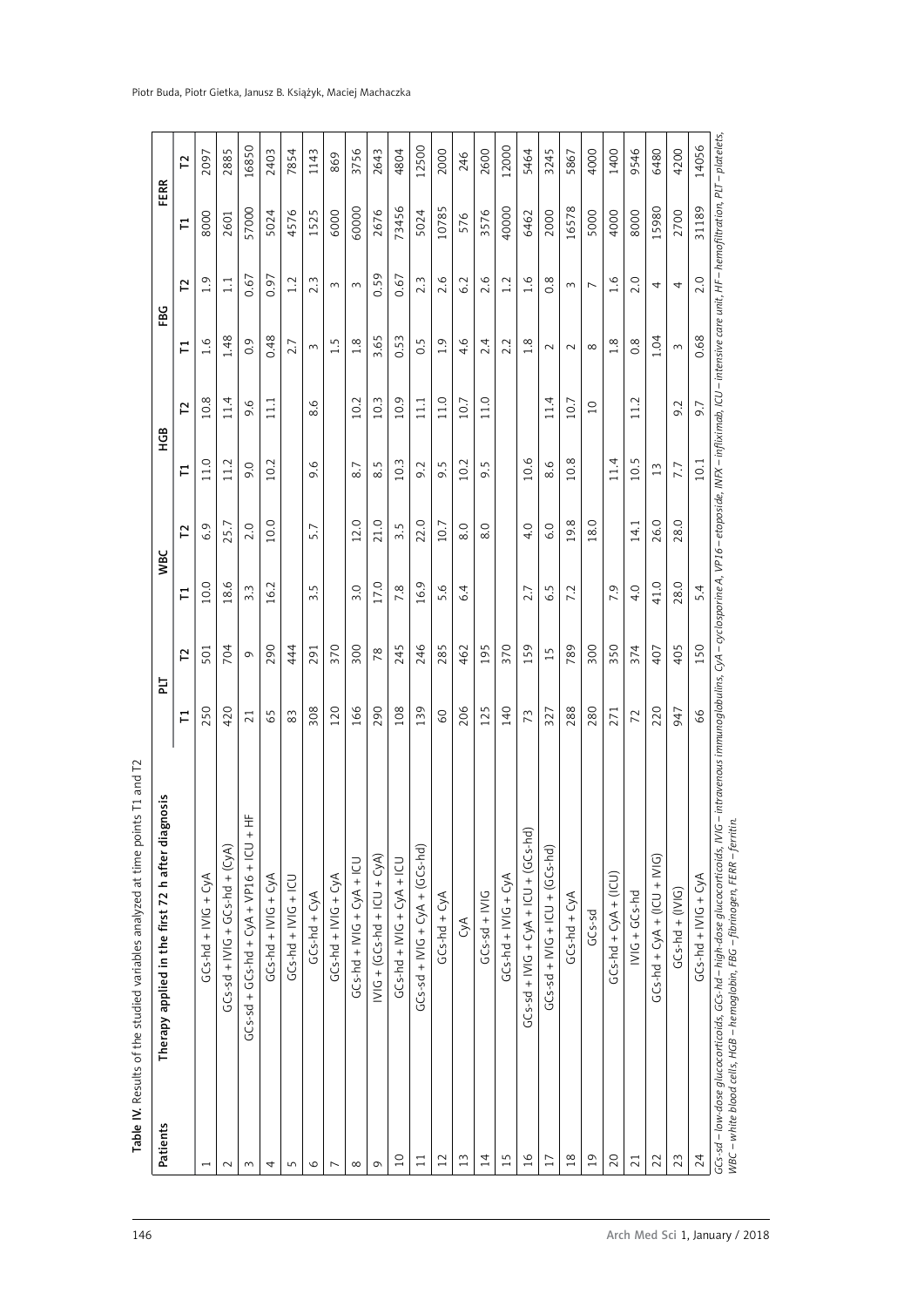| Table V. Comparison of behavior of HLH parameters (ferritin, platelets, fibrinogen, duration of fever, hepatomegaly |  |  |
|---------------------------------------------------------------------------------------------------------------------|--|--|
| and splenomegaly) with three established divisions of test groups                                                   |  |  |

|                           | the first 24 h after sHLH/<br><b>MAS diagnosis</b>                            | GCs-hd intervention in           |                                   | GCs-hd intervention in<br>the first 72 h after sHLH/<br><b>MAS diagnosis</b> |                                     | Intervention in the first 72 h after<br>sHLH/MAS diagnosis                 |                                              |
|---------------------------|-------------------------------------------------------------------------------|----------------------------------|-----------------------------------|------------------------------------------------------------------------------|-------------------------------------|----------------------------------------------------------------------------|----------------------------------------------|
|                           | Yes<br>$(n = 12,$<br>100%)<br>(a)                                             | No<br>$(n = 12,$<br>100%)<br>(b) | Yes<br>$(n = 17,$<br>100%)<br>(c) | No<br>$(n = 7, 100\%)$<br>(d)                                                | GCs-hd<br><b>IVIG</b><br>CyA<br>(e) | GCs-hd<br>CyA<br>$(n = 7, 100\%)$ $(n = 5, 100\%)$ $(n = 7, 100\%)$<br>(f) | Others, but<br>different to<br>GCs-hd<br>(g) |
| Decrease of ferritin:     |                                                                               |                                  |                                   |                                                                              |                                     |                                                                            |                                              |
| % persons                 | 83.3                                                                          | 66.7                             | 76.5                              | 71.4                                                                         | 100                                 | 100                                                                        | 62.5                                         |
| $Min-max1$                | $52.2 - 93.7$                                                                 | $1.2 - 85.5$                     | 25.0-93.7                         | $1.2 - 57.3$                                                                 | $52.2 - 93.7$                       | $59.4 - 81.5$                                                              | $1.2 - 57.3$                                 |
| $Mean \pm SD$             | $70.9 \pm 14.8$                                                               | 37.8 ± 29.6                      | $68.4 \pm 18.7$                   | $24.2 \pm 20.8$                                                              | 74.8 ±17.1                          | $68.2 \pm 8.4$                                                             | $24.2 \pm 20.8$                              |
| Median                    | 67.5                                                                          | 26.1                             | 70.0                              | 20.0                                                                         | 73.8                                | 65.0                                                                       | 20.0                                         |
| Increased platelet count: |                                                                               |                                  |                                   |                                                                              |                                     |                                                                            |                                              |
| % persons                 | 91.7                                                                          | 66.7                             | 82.4                              | 71.4                                                                         | 100                                 | 80                                                                         | 75                                           |
| Min-max                   | 29.2-434.9                                                                    | $7.1 - 419.4$                    | 29.2-434.9                        | $7.1 - 124.3$                                                                | $80.7 - 346.2$                      | $29.2 - 375.0$                                                             | $7.1 - 419.4$                                |
|                           | Mean ± SD 185.8 ±135.68 134.7 ±129.4 195.7 ±139.2                             |                                  |                                   | 76.4 ±48.0                                                                   | $164.9 \pm 90.2$                    | 165.8 ±151.7 133.6 ±146.5                                                  |                                              |
| Median                    | 127.3                                                                         | 97.4                             | 145.8                             | 77.0                                                                         | 127.3                               | 127.3                                                                      | 97.4                                         |
| Increase in fibrinogen:   |                                                                               |                                  |                                   |                                                                              |                                     |                                                                            |                                              |
| % persons                 | 75.0                                                                          | 41.7                             | 64.7                              | 42.9                                                                         | 85.7                                | 60.0                                                                       | 50.0                                         |
| Min-max                   | 18.7-284.6                                                                    | $8.3 - 360.0$                    | 18.7-284.6                        | $8.3 - 360.0$                                                                | $18.7 - 194.1$                      | 36.8-284.6                                                                 | $8.3 - 360.0$                                |
| $Mean \pm SD$             | $90.3 + 90.9$                                                                 | 130.6 ±139.7                     | $96.6 \pm 83.3$                   | 134.4 ±195.8                                                                 | $84.7 \pm 64.2$                     |                                                                            | 123.8 ±139.4 138.3 ±160.1                    |
| Median                    | 50.0                                                                          | 100.0                            | 66.7                              | 34.8                                                                         | 83.3                                | 50.0                                                                       | 92.4                                         |
|                           | Number of days to abatement of fever:                                         |                                  |                                   |                                                                              |                                     |                                                                            |                                              |
| Min-max                   | $0 - 8$                                                                       | $1 - 15$                         | $0 - 8$                           | $1 - 15$                                                                     | $1 - 2$                             | $0 - 1$                                                                    | $1 - 15$                                     |
| $Mean \pm SD$             | $1.7 \pm 2.1$                                                                 | $4.2 \pm 4.3$                    | $1.6 \pm 1.8$                     | $6.1 \pm 4.8$                                                                | $1.1 \pm 0.4$                       | $0.8 \pm 0.5$                                                              | $5.6 \pm 4.7$                                |
| Median                    | 1                                                                             | $\overline{2}$                   | $\mathbf{1}$                      | $\overline{7}$                                                               | $\mathbf{1}$                        | 1                                                                          | 5                                            |
|                           | Percentage of cases with a given number of days to abatement of hepatomegaly: |                                  |                                   |                                                                              |                                     |                                                                            |                                              |
| 0                         | 8.3                                                                           | 16.7                             | 11.8                              | 14.3                                                                         | 0                                   | 20.0                                                                       | 25.0                                         |
| $1 - 7$                   | 33.3                                                                          | 16.7                             | 35.3                              | 0                                                                            | 42.9                                | 0                                                                          | 0                                            |
| $8 - 14$                  | 50.0                                                                          | 8.3                              | 41.2                              | 0                                                                            | 57.1                                | 60.0                                                                       | 0                                            |
| >14                       | 8.3                                                                           | 58.3                             | 11.8                              | 85.7                                                                         | $\mathsf{O}$                        | 20.0                                                                       | 75.0                                         |
|                           | Percentage of cases with a given number of days to abatement of splenomegaly: |                                  |                                   |                                                                              |                                     |                                                                            |                                              |
| 0                         | 25.0                                                                          | 25.0                             | 29.4                              | 14.3                                                                         | 14.3                                | 40.0                                                                       | 25.0                                         |
| $1 - 7$                   | 66.7                                                                          | 41.7                             | 64.7                              | 28.6                                                                         | 71.4                                | 60.0                                                                       | 25.0                                         |
| $8 - 14$                  | 8.3                                                                           | 25.0                             | 5.9                               | 42.9                                                                         | 14.3                                | 0                                                                          | 37.5                                         |
| $>14\,$                   | 0                                                                             | 8.3                              | $\mathsf{O}$                      | 14.3                                                                         | $\circ$                             | 0                                                                          | 12.5                                         |

*n – number, SD – standard deviation, Min – minimum value, Max – maximum value, sHLH/MAS – secondary hemophagocytic lymphohistiocytosis/macrophage activation syndrome, GCs-hd – high-dose glucocorticoids, IVIG – intravenous immunoglobulins, CyA – cyclosporine A.*

*1 Range, average, SD and median for the variable describing how far, as a percentage, the value of ferritin decreased between T1 and T2, similarly for the other two growth parameters*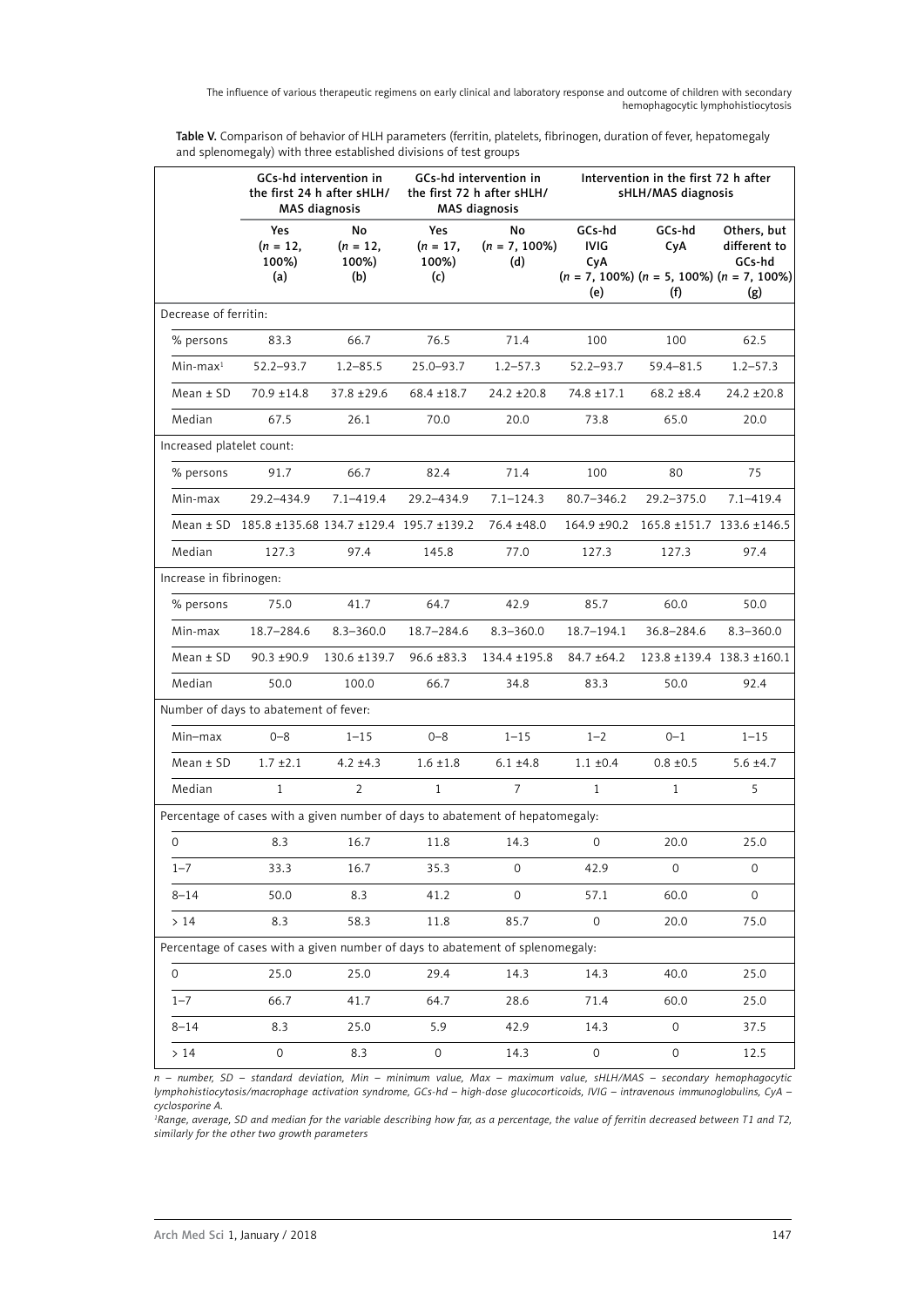|                          | $(a)$ vs. $(b)$ | $(c)$ vs. $(d)$ | (e) $vs.$ (g)   |
|--------------------------|-----------------|-----------------|-----------------|
| Decrease of ferritin     | $[-0.14; 1.00]$ | $[-0.26; 1.00]$ | $[-0.09; 1.00]$ |
|                          | $[-0.10; 1.00]$ | $[-0.21; 1.00]$ | $[-0.003;1.00]$ |
| Increase in thrombocytes | $[-0.04; 1.00]$ | $[-0.19; 1.00]$ | $[-0.09; 1.00]$ |
|                          | [0.02; 1.00]    | $[-0.13; 1.00]$ | $[-0.003;1.00]$ |
| Increase in fibrinogen   | $[-0.04; 1.00]$ | $[-0.17; 1.00]$ | $[-0.08; 1.00]$ |
|                          | [0.03; 1.00]    | $[-0.08; 1.00]$ | [0.02; 1.00]    |

Table VI. Division of confidence levels into levels of confidence of 95% and 90% for the difference of patients, respectively, with the decline of ferritin, and increase in thrombocytes and fibrinogen

*a) high-dose glucocorticoids administered* ≤ *24 h after diagnosis of hemophagocytic lymphohistiocytosis (HLH), b) high-dose glucocorticoids administered > 24 h after diagnosis of HLH, c) high-dose glucocorticoids administered* ≤ *72 h after diagnosis of HLH, d) high-dose glucocorticoids administered > 72 h after diagnosis of HLH, e) high-dose glucocorticoids administered together with intravenous immunoglobulins and cyclosporine A, f) high-dose glucocorticoids administered together with cyclosporine A, g) therapy other than high-dose glucocorticoids.*

Table VII. Division of confidence levels into levels of confidence of 95% and 90% for the difference of patients, respectively, for a time of abatement of hepatomegaly > 14 days and for a time of abatement of splenomegaly  $> 14$  days

|                          | $(a)$ vs. $(b)$  | $(c)$ vs. $(d)$  | (e) $vs.$ (g)    |
|--------------------------|------------------|------------------|------------------|
| Hepatomegaly $> 14$ days | $[-1.00; -0.18]$ | $[-1.00; -0.36]$ | $[-1.00; -0.41]$ |
|                          | $[-1.00; -0.24]$ | $[-1.00; -0.44]$ | $[-1.00; -0.49]$ |
| Splenomegaly $> 14$ days | $[-1.00; 0.04]$  | $[-1.00; -0.16]$ | $[-1.00; 0.22]$  |
|                          | $[-1.00; -0.02]$ | $[-1.00; -0.22]$ | $[-1.00; -0.02]$ |

*a) high-dose glucocorticoids administered* ≤ *24 h after diagnosis of hemophagocytic lymphohistiocytosis (HLH), b) high-dose glucocorticoids administered > 24 h after diagnosis of HLH, c) high-dose glucocorticoids administered* ≤ *72 h after diagnosis of HLH, d) high-dose glucocorticoids administered > 72 h after diagnosis of HLH, e) high-dose glucocorticoids administered together with intravenous immunoglobulins and cyclosporine A, f) high-dose glucocorticoids administered together with cyclosporine A, g) therapy other than highdose glucocorticoids.*

fibrinogen concentration and platelet count. No statistically significant differences were found for the combination of associated therapies with respect to the concentration of ferritin.

We are aware that the study has certain limitations. It is a retrospective population-based analysis from a single center, the group of patients was heterogeneous, and analyzed parameters represent substitute points. We used statistical methods based on construction of the smallest one-sided confidence interval for the difference of two proportions – a method with limited statistical power. Due to the number of comparisons, statistical differences may have been observed by chance. The study was not randomized and the therapy was not standardized. Since the treatment must start from the early beginning of the disease, implementation of a standardized scheme is always very difficult and raises ethical doubts. The treatment was individualized, depending on the patient's clinical condition. Determination of the impact of a given intervention on the clinical course and laboratory test results was one of the aims of the study. Furthermore, several other factors not analyzed in this study can influence the course of HLH. Of significance may be the dosage of drugs used (range of the pulse dose: 10–30 mg/kg/day), individual metabolism of the drugs (oxygen saturation time, therapeutic dose), interactions between them, and innate immune mechanisms. Finally, the effect evaluated after seven days from the last intervention applied in the first 72 h from diagnosis is the sum of the effects, which may also be influenced by interventions not included in the analysis, i.e., antibiotic therapy, blood preparations, nutritional or symptomatic therapy.

However, we are unaware of any studies that answer the question what is the influence of particular HLH therapy on clinical symptoms and laboratory markers. We believe that inappropriate treatment such as immunosuppression monotherapy and a delay in the start of treatment may be one of the main unfavorable prognostic factors in patients with HLH. Our main goal was to underline the positive effect of combined immunosuppression as the initial therapy for patients with sHLH.

Further analysis is required. A well*-*designed, prospective cohort study would provide the strongest scientific evidence.

In conclusion, in the treatment of sHLH/MAS administration of high-dose glucocorticoids, CyA, and IVIG is crucial for a successful outcome. Usually, there is no need for additional chemotherapy. The application of high-dose GCs in the first 24 h or high-dose GCs in combination with CyA and IVIG in the first 72 h after diagnosis have a positive influence on the improvement in terms of disease markers such as thrombocytes, fibrinogen concen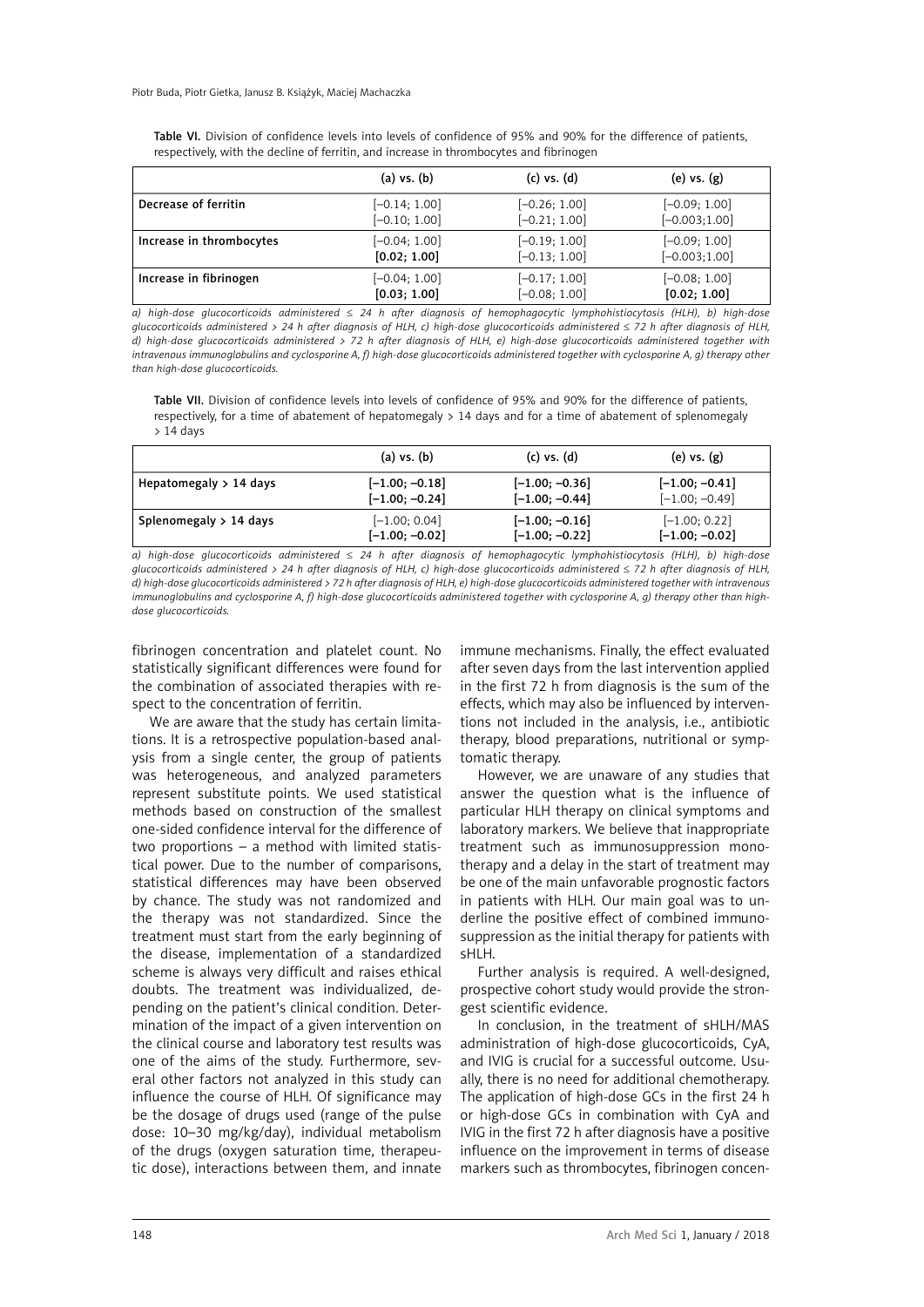tration and the alleviation of fever, splenomegaly and hepatomegaly in children with sHLH/MAS.

In recent years, it has been stressed that sHLH/ MAS is a polygenic condition [19, 24]. The clinical course and prognosis may therefore depend not only on intervention but also on the efficiency of the immune mechanisms involved in the pathogenesis of HLH. Further research is essential, aimed at identifying these pathomechanisms, expanding diagnostic methods in patients with HLH by detailed genetic and functional studies, as they can allow for a more accurate understanding of the essence of HLH and carrying out studies evaluating the impact of commonly used therapeutic interventions ("classic" drugs and immunosuppressive methods vs. chemotherapy) on the clinical course and the choice of optimal treatment.

## Conflict of interest

The authors declare no conflict of interest.

- References
- 1. Malinowska I, Machaczka M, Popko K, Siwicka A, Salamonowicz M, Nasiłowska-Adamska B. Hemophagocytic syndrome in children and adults. Arch Immunol Ther Exp (Warsz) 2014; 62: 385-94.
- 2. Weaver LK, Behrens EM. Hyperinflammation, rather than hemophagocytosis, is the common link between macrophage activation syndrome and hemophagocytic lymphohistiocytosis. Curr Opin Rheumatol 2014; 26: 562-9.
- 3. Henter JI, Elinder G, Söder O, Hansson M, Andersson B, Andersson U. Hypercytokinemia in familial hemophagocytic lymphohistiocytosis. Blood 1991; 78: 2918-22.
- 4. Chiang SC, Theorell J, Entesarian M, et al. Comparison of primary human cytotoxic T-cell and natural killer cell responses reveal similar molecular requirements for lytic granule exocytosis but differences in cytokine production. Blood 2013; 121: 1345-56.
- 5. Henter JI, Horne A, Arico M, et al. HLH-2004: Diagnostic and therapeutic guidelines for hemophagocytic lymphohistiocytosis. Pediatr Blood Cancer 2007; 48: 124-31.
- 6. Rouphael NG, Talati NJ, Vaughan C, Cunningham K, Moreira R, Gould C. Infections associated with haemophagocytic syndrome. Lancet Infect Dis 2007; 7: 814-22.
- 7. Machaczka M, Vaktnäs J, Klimkowska M, Hägglund H. [Malignancy-associated hemophagocytic lymphohis](http://www.ncbi.nlm.nih.gov/pubmed/21299462)[tiocytosis in adults: a retrospective population-based](http://www.ncbi.nlm.nih.gov/pubmed/21299462)  [analysis from a single center.](http://www.ncbi.nlm.nih.gov/pubmed/21299462) Leuk Lymphoma 2011; 52: 613-9.
- 8. Filipovich AH. The expanding spectrum of hemophagocytic lymphohistiocytosis. Curr Opin Allergy Clin Immunol 2011;11:512–6.
- 9. Grom A, Villanueva J, Lee S, Goldmuntz E, Passo M, Filipovich A. Natural killer cell dysfunction in patients with systemic-onset juvenile rheumatoid arthritis and macrophage activation syndrome. J Pediatr 2003; 142: 292-6.
- 10. [Zhang M,](http://www.ncbi.nlm.nih.gov/pubmed/?term=Zhang M%5BAuthor%5D&cauthor=true&cauthor_uid=25086802) [Behrens EM,](http://www.ncbi.nlm.nih.gov/pubmed/?term=Behrens EM%5BAuthor%5D&cauthor=true&cauthor_uid=25086802) [Atkinson TP](http://www.ncbi.nlm.nih.gov/pubmed/?term=Atkinson TP%5BAuthor%5D&cauthor=true&cauthor_uid=25086802), et al. Genetic defects in cytolysis in macrophage activation syndrome. [Curr Rheumatol Rep](http://www.ncbi.nlm.nih.gov/pubmed/?term=Zhang+Curr+Rheumatol+Rep.+2014+Sep%3B16(9)%3A439) 2014; 16: 439.
- 11. Canna SW, Behrens EM. Not all hemophagocytes are created equally: appreciating the heterogeneity of the hemophagocytic syndromes. Curr Opin Rheumatol 2012; 24: 113-8.
- 12. Gupta S, Weitzman S. Primary and secondary hemophagocytic lymphohistiocytosis: clinical features, pathogenesis and therapy. Expert Rev Clin Immunol 2010; 6: 137-54.
- 13. Janka G. Hemophagocytic lymphohistiocytosis: when the immune system runs amok. Klin Padiatr 2009; 221: 278-85.
- 14. Machaczka M, Sydor W, Rucińska M, Szostek M, Musiał J. Autoimmune-associated hemophagocytic syndrome/ macrophage activation syndrome. In: Autoimmune disorders – current concepts and advances from bedside to mechanistic insights. Huang FP (ed.). InTech, Rijeka 2011; 79-104.
- 15. Davi S, Consolaro A, Guseinova D, et al. An international consensus survey of diagnostic criteria for macrophage activation syndrome in systemic juvenile idiopathic arthritis. J Rheumatol 2011; 38: 764-8.
- 16. Deane S, Selmi C, Teuber SS, Gershwin ME. Macrophage activation syndrome in autoimmune disease. Int Arch Allergy Immunol 2010; 153: 109-20.
- 17. Ravelli A, Magni-Manzoni S, Pistorio A, et al. Preliminary diagnostic guidelines for macrophage activation syndrome complicating systemic juvenile idiopathic arthritis. J Pediatr 2005; 146: 598-604.
- 18. Wang W. On construction of the smallest one-sided confidence interval for the difference of two proportions. Ann Stat 2010; 38: 1227-43.
- 19. Shan G, Wang W. ExactCIdiff: an R package for computing exact confidence intervals for the difference of two proportions. R J 2013; 5: 62-70.
- 20. [Sawhney S](http://www.ncbi.nlm.nih.gov/pubmed?term=Sawhney S%5BAuthor%5D&cauthor=true&cauthor_uid=11668110), [Woo P](http://www.ncbi.nlm.nih.gov/pubmed?term=Woo P%5BAuthor%5D&cauthor=true&cauthor_uid=11668110), [Murray KJ.](http://www.ncbi.nlm.nih.gov/pubmed?term=Murray KJ%5BAuthor%5D&cauthor=true&cauthor_uid=11668110) Macrophage activation syndrome: a potentially fatal complication of rheumatic disorders. [Arch Dis Child](http://www.ncbi.nlm.nih.gov/pubmed/11668110##) 2001; 85: 421-6.
- 21. Janka GE. Hemophagocytic syndromes. Blood Rev Sep 2007; 21: 245-53.
- 22. [Jordan MB](http://www.ncbi.nlm.nih.gov/pubmed?term=Jordan MB%5BAuthor%5D&cauthor=true&cauthor_uid=21828139), [Allen CE](http://www.ncbi.nlm.nih.gov/pubmed?term=Allen CE%5BAuthor%5D&cauthor=true&cauthor_uid=21828139), [Weitzman S](http://www.ncbi.nlm.nih.gov/pubmed?term=Weitzman S%5BAuthor%5D&cauthor=true&cauthor_uid=21828139), [Filipovich AH](http://www.ncbi.nlm.nih.gov/pubmed?term=Filipovich AH%5BAuthor%5D&cauthor=true&cauthor_uid=21828139), [Mc-Clain KL.](http://www.ncbi.nlm.nih.gov/pubmed?term=McClain KL%5BAuthor%5D&cauthor=true&cauthor_uid=21828139) How I treat haemophagocytic lymphohistiocytosis. [Blood](http://www.ncbi.nlm.nih.gov/pubmed/21828139##) 2011; 118: 4041-52.
- 23. Usmani GN, Woda BA, Newburger PE. [Advances in un](http://www.ncbi.nlm.nih.gov/pubmed/23577835)[derstanding the pathogenesis of HLH.](http://www.ncbi.nlm.nih.gov/pubmed/23577835) Br J Haematol 2013; 161: 609-22.
- 24. Mehta RS, Smith RE. Hemophagocytic lymphohistiocytosis (HLH): a review of literature. Med Oncol 2013; 30: 740.
- 25. [Lehmberg K](http://www.ncbi.nlm.nih.gov/pubmed?term=Lehmberg K%5BAuthor%5D&cauthor=true&cauthor_uid=23206255), [Ehl S](http://www.ncbi.nlm.nih.gov/pubmed?term=Ehl S%5BAuthor%5D&cauthor=true&cauthor_uid=23206255). Diagnostic evaluation of patients with suspected haemophagocytic lymphohistiocytosis. [Br J Haematol](http://www.ncbi.nlm.nih.gov/pubmed/23206255##) 2013; 160: 275-87.
- 26. [Lehmberg K](http://www.ncbi.nlm.nih.gov/pubmed?term=Lehmberg K%5BAuthor%5D&cauthor=true&cauthor_uid=23333131), [Pink I](http://www.ncbi.nlm.nih.gov/pubmed?term=Pink I%5BAuthor%5D&cauthor=true&cauthor_uid=23333131), [Eulenburg C,](http://www.ncbi.nlm.nih.gov/pubmed?term=Eulenburg C%5BAuthor%5D&cauthor=true&cauthor_uid=23333131) [Beutel K](http://www.ncbi.nlm.nih.gov/pubmed?term=Beutel K%5BAuthor%5D&cauthor=true&cauthor_uid=23333131), [Maul-Pavi](http://www.ncbi.nlm.nih.gov/pubmed?term=Maul-Pavicic A%5BAuthor%5D&cauthor=true&cauthor_uid=23333131)[cic A,](http://www.ncbi.nlm.nih.gov/pubmed?term=Maul-Pavicic A%5BAuthor%5D&cauthor=true&cauthor_uid=23333131) [Janka G](http://www.ncbi.nlm.nih.gov/pubmed?term=Janka G%5BAuthor%5D&cauthor=true&cauthor_uid=23333131). Differentiating macrophage activation syndrome in systemic juvenile idiopathic arthritis from other forms of hemophagocytic lymphohistiocytosis. J Pediatr 2013; 162: 1245-51.
- 27. [Strippoli R](http://www.ncbi.nlm.nih.gov/pubmed?term=Strippoli R%5BAuthor%5D&cauthor=true&cauthor_uid=23588947), [Caiello I,](http://www.ncbi.nlm.nih.gov/pubmed?term=Caiello I%5BAuthor%5D&cauthor=true&cauthor_uid=23588947) [De Benedetti F](http://www.ncbi.nlm.nih.gov/pubmed?term=De Benedetti F%5BAuthor%5D&cauthor=true&cauthor_uid=23588947). Reaching the threshold: a multilayer pathogenesis of macrophage activation syndrome. [J Rheumatol](http://www.ncbi.nlm.nih.gov/pubmed/23588947) 2013; 40: 761-7.
- 28. [Faitelson Y](http://www.ncbi.nlm.nih.gov/pubmed/?term=Faitelson Y%5BAuthor%5D&cauthor=true&cauthor_uid=25241079), [Grunebaum E](http://www.ncbi.nlm.nih.gov/pubmed/?term=Grunebaum E%5BAuthor%5D&cauthor=true&cauthor_uid=25241079). Hemophagocytic lymphohistiocytosis and primary immune deficiency disorders. [Clin Immunol](http://www.ncbi.nlm.nih.gov/pubmed/25241079) 2014; 155: 118-25.
- 29. [Ravelli A,](http://www.ncbi.nlm.nih.gov/pubmed?term=Ravelli A%5BAuthor%5D&cauthor=true&cauthor_uid=15870661) [Magni-Manzoni S](http://www.ncbi.nlm.nih.gov/pubmed?term=Magni-Manzoni S%5BAuthor%5D&cauthor=true&cauthor_uid=15870661), [Pistorio A](http://www.ncbi.nlm.nih.gov/pubmed?term=Pistorio A%5BAuthor%5D&cauthor=true&cauthor_uid=15870661), et al. Preliminary diagnostic guidelines for macrophage activation syndrome complicating systemic juvenile idiopathic arthritis. [J Pediatr](http://www.ncbi.nlm.nih.gov/pubmed/15870661##) 2005; 146: 598-604.
- 30. [Chandrakasan S,](http://www.ncbi.nlm.nih.gov/pubmed?term=Chandrakasan S%5BAuthor%5D&cauthor=true&cauthor_uid=23953723) [Filipovich AH.](http://www.ncbi.nlm.nih.gov/pubmed?term=Filipovich AH%5BAuthor%5D&cauthor=true&cauthor_uid=23953723) Hemophagocytic lymphohistiocytosis: advances in pathophysiology, diagnosis, and treatment. [J Pediatr](http://www.ncbi.nlm.nih.gov/pubmed/23953723##) 2013; 163: 1253-9.